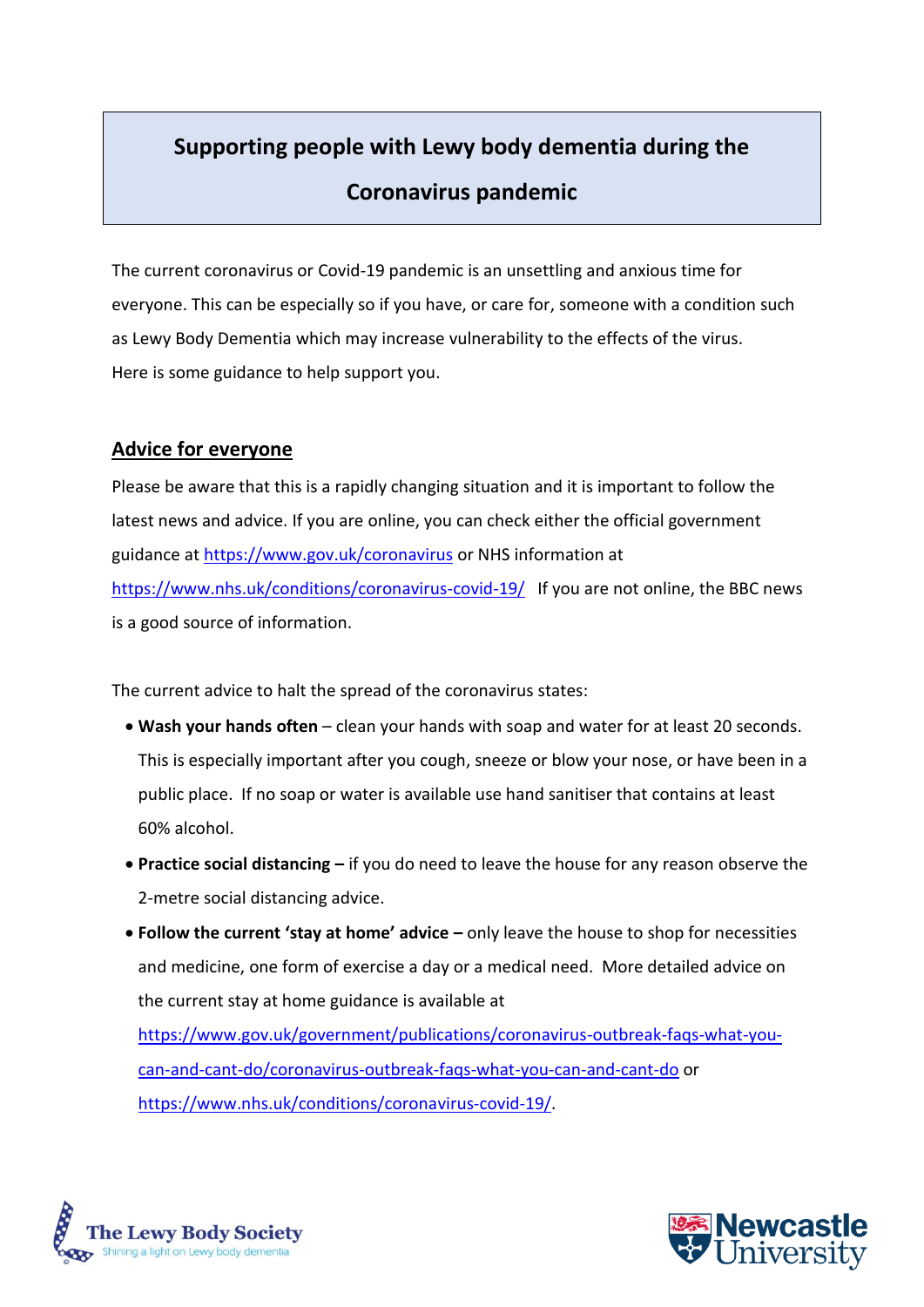# **Advice and information for people with Lewy Body dementia**

People at **increased** risk from the coronavirus include older people, particularly those aged over 70. People with a chronic illness, which includes conditions affecting the brain and nerves, such as Parkinson's disease and Lewy Body Dementia, are also at increased risk. Further information can be found at [https://www.nhs.uk/conditions/coronavirus-covid-](https://www.nhs.uk/conditions/coronavirus-covid-19/advice-for-people-at-high-risk/)[19/advice-for-people-at-high-risk/](https://www.nhs.uk/conditions/coronavirus-covid-19/advice-for-people-at-high-risk/)

The NHS has also issued a shielded patient list that identifies conditions that place people **most** at risk from the coronavirus. More information, and a full list of conditions included in this extremely vulnerable category can be found at

[https://www.nhs.uk/conditions/coronavirus-covid-19/advice-for-people-at-high-risk/.](https://www.nhs.uk/conditions/coronavirus-covid-19/advice-for-people-at-high-risk/)

The NHS is currently writing to people who are most at risk. If you have one of these conditions in addition to Lewy body dementia, you may have already received a letter. You can register for additional help if you are classed as a shielded person at [https://www.gov.uk/coronavirus-extremely-vulnerable.](https://www.gov.uk/coronavirus-extremely-vulnerable)

People with Lewy Body Dementia are very susceptible to infection and it is very important to reduce their risk of exposure to Covid-19. It may therefore be wise to follow the advice for shielded people in addition to the advice for people at increased risk. This includes remaining at home at all times. Further information is available from [https://www.nhs.uk/conditions/coronavirus-covid-19/advice-for-people-at-high-risk/.](https://www.nhs.uk/conditions/coronavirus-covid-19/advice-for-people-at-high-risk/)

In addition, people with Lewy body dementia may experience problems with swallowing, which then increases risk of dehydration and chest infections. This is something that should be closely monitored.

#### **Health care**

Where possible seek alternative arrangements for any medical appointments to minimise contact. This could include home visits, telephone or video consultations. Your health care professional will be happy to discuss what alternatives they can offer. If you receive home



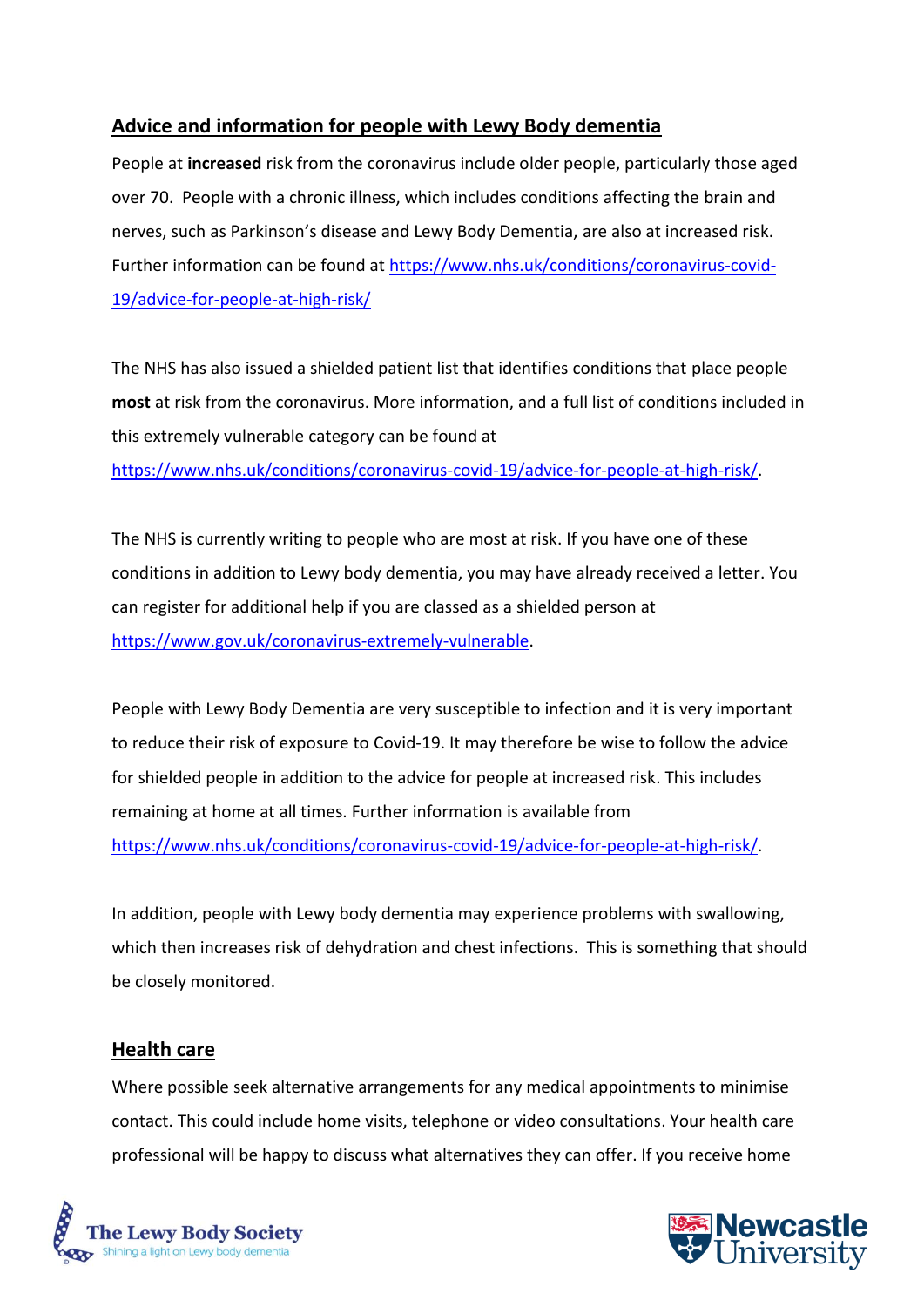visits they will follow all current advice and procedures including washing their hands as soon as possible after entering your home.

If you do need to attend a hospital or clinic, try to minimise risk by avoiding public transport and using a taxi or local patient ambulance services instead. You can feel reassured that risk minimising procedures will be in place at the hospital/clinic. These may include sanitising or distancing measures such as use of in/out only entrances and exits and waiting room spacing.

Many people already have their essential medicine delivered to them by a pharmacy delivery service or in a dosette box. This would be a good time to contact your GP or local pharmacy to arrange this free service.

#### **Food shopping**

People with Lewy body dementia should avoid going shopping. If a member of the household is still able to visit a supermarket in person, take advantage of the priority shopping times for vulnerable people. Information about these times is available on supermarket websites or by phoning the store. Remember to observe the social distancing rules in place at the supermarket and to wash your hands as soon as you return home.

Many supermarkets are giving priority delivery slots to vulnerable people If you have received an NHS shielding letter or registered as most at risk at <https://www.gov.uk/coronavirus-extremely-vulnerable> your information should be available to supermarkets to prioritise you for a delivery slot. Even If you do not fall into the shielded group, supermarkets are still prioritising delivery slots for the elderly, and those at a higher risk. You can contact the supermarket directly to discuss this. Information should be available on individual supermarket websites or by phoning the store.

You may be able to use the 'click and collect' service from your supermarket and ask friends or family to collect the shopping and leave it at your door or ask them to do a shop for you.



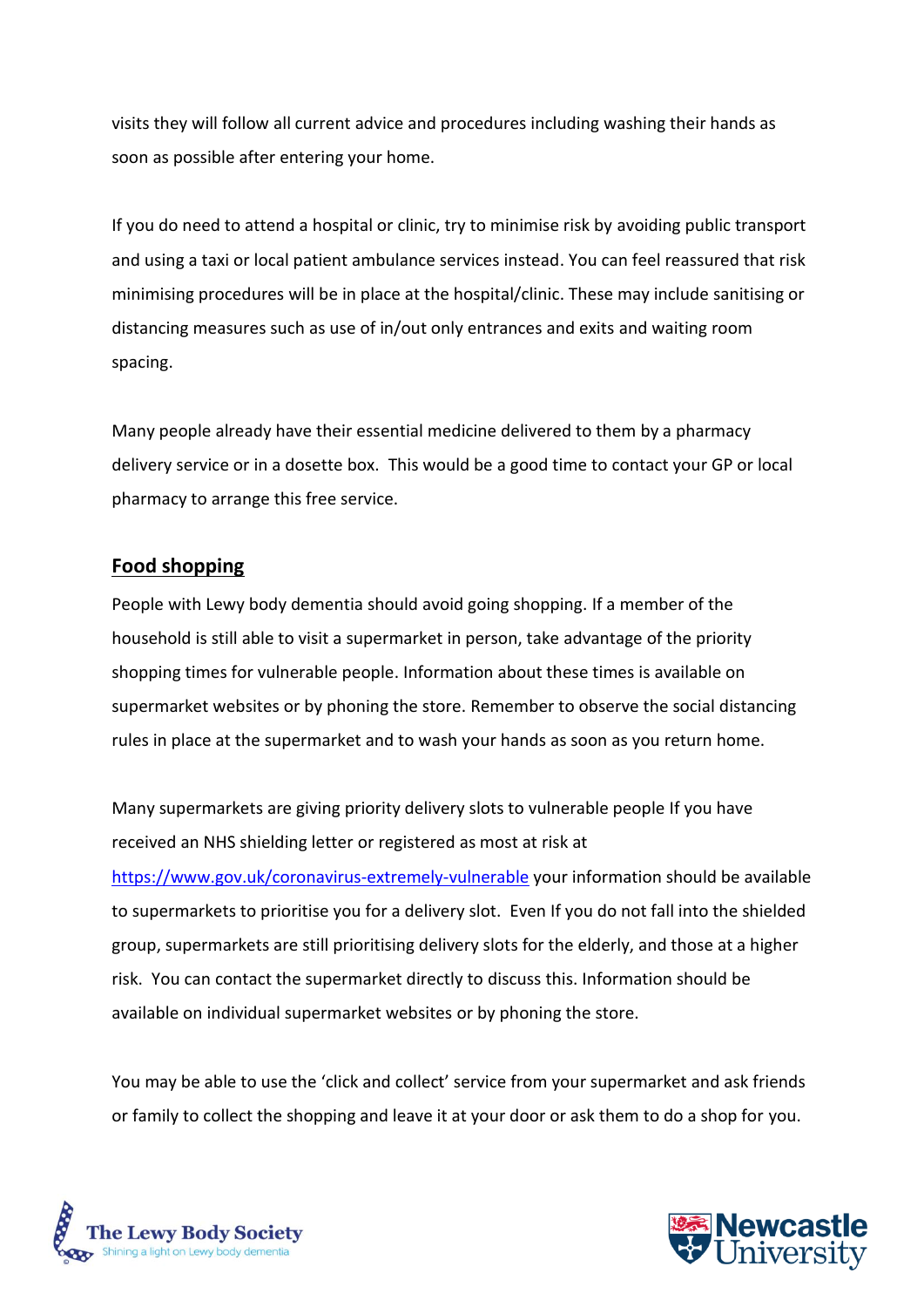Try to eat regular nutritious meals even if you do not feel like it, as this will give you energy and help keep you healthy. Some companies deliver ready meals as an alternative to cooking for example Parsley Box (0800 612 7225) https://www.parsleybox.com

#### **Daily activities**

People with Lewy body dementia usually respond well to familiarity and the reduction in outside activities and need for new procedures such as frequent handwashing may be unsettling. Try to keep to your normal routine wherever possible while following the current advice to reduce the risk of exposure.

An excellent list of activity ideas for keeping an active mind can be found at [https://www.alzheimers.org.uk/get-support/coronavirus-activity-ideas-people-living](https://www.alzheimers.org.uk/get-support/coronavirus-activity-ideas-people-living-dementia#content-start)[dementia#content-start.](https://www.alzheimers.org.uk/get-support/coronavirus-activity-ideas-people-living-dementia#content-start) Activities such as simple crosswords or jigsaws, games such as cards or dominoes or looking through photo albums may be good for time spent indoors.

Try to keep as physically active as possible. If it is possible to get into the garden to do some exercise or gardening that will help maintain fitness. If it is not possible to exercise outside this can be substituted with gentle indoor physical activities such as Love to Move [\(https://britishgymnasticsfoundation.org/wp-content/bgfdoc/index.php\)](https://britishgymnasticsfoundation.org/wp-content/bgfdoc/index.php) or NHS sitting exercises [\(https://www.nhs.uk/live-well/exercise/sitting-exercises/\)](https://www.nhs.uk/live-well/exercise/sitting-exercises/).

#### **Sleep**

People with Lewy body dementia cope better when they have had a good night's sleep. Exposure to daylight helps promote better sleep so time spent in the garden should be beneficial. Sitting on a chair at an open door may be an alternative providing social distancing can be maintained.

#### **Feeling anxious**

People with Lewy Body Dementia may find it more difficult to understand, keep up with or put into practice public health messages and information. Ways to help include remaining calm and giving frequent reassurance and simple explanations. Watching news updates



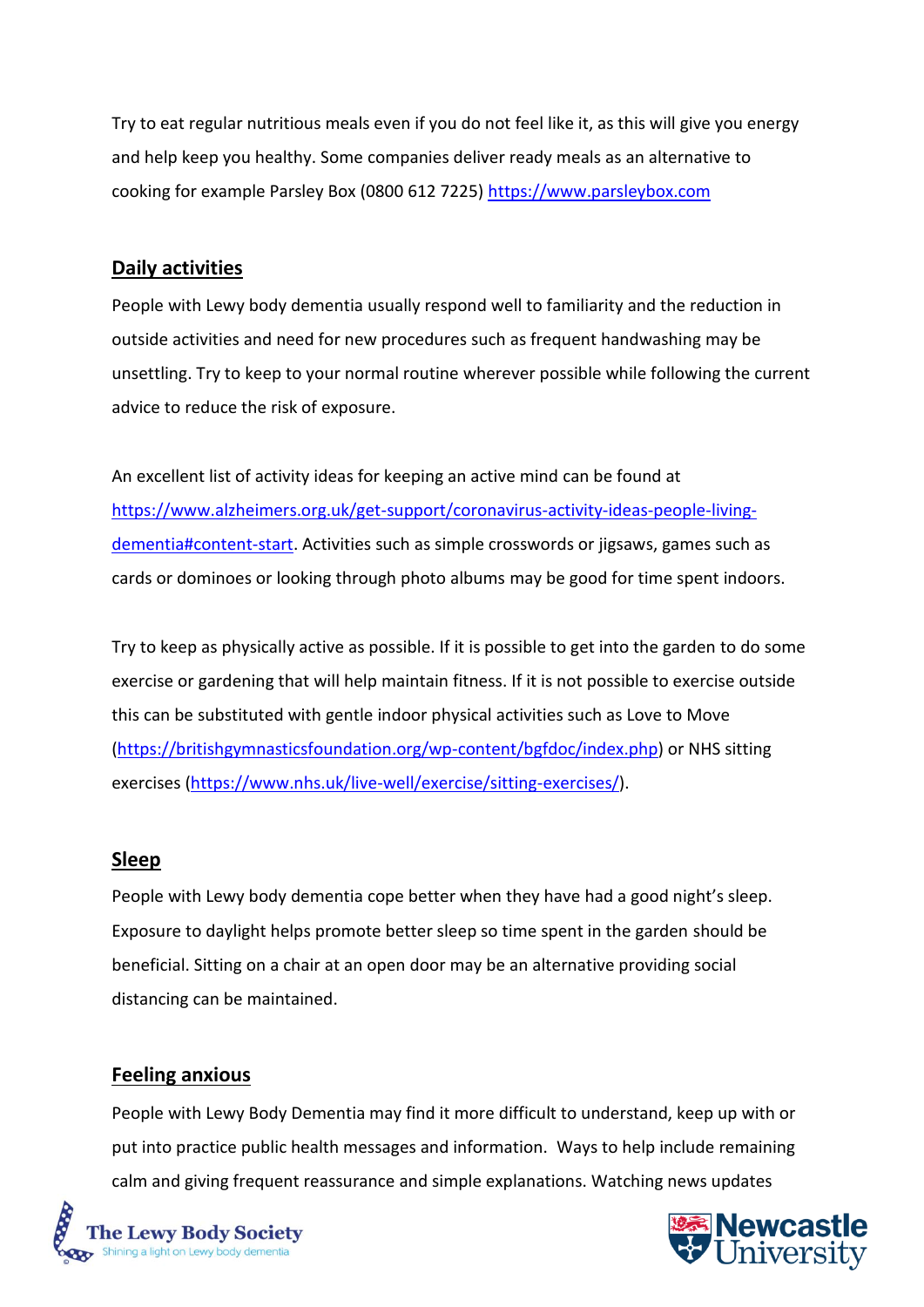which are not fully understood may increase anxiety. It may therefore be advisable to catch up when the person is asleep or in a different room.

Model good practice regarding handwashing and encourage the person with Lewy body dementia to copy. Give gentle prompts or assistance and maybe add a reminder notice above the sink. You could add humour by choosing different songs to fill the 20 seconds. Try not to become too worried or cross if this new routine takes a while to become a habit.

Be aware that anxiety may provoke or exacerbate some of the behavioural aspects of Lewy body dementia such as restlessness. Some advice and tips on dealing with restlessness and calming techniques from Dementia UK can be found at [https://www.dementiauk.org/get](https://www.dementiauk.org/get-support/coronavirus-covid-19/leaflets-and-information/)[support/coronavirus-covid-19/leaflets-and-information/](https://www.dementiauk.org/get-support/coronavirus-covid-19/leaflets-and-information/)

# **Keeping in touch**

The person with Lewy body dementia is likely to miss the friends and family they are used to spending time with. It is important to provide reassurance that this is temporary and that these people still value them and want to stay connected.

- Help maintain contact using video call services such as Skype or WhatsApp
- Phoning loved ones for a chat may be preferable if video calls are unfamiliar and seem confusing. Brief keeping-in-touch calls most days may work better than infrequent long calls.

If the person is in a residential care home, be aware of current restrictions on visiting. Alternative ways to maintain contact could include posting photographs and messages. Some care facilities may be able to set up audio or video calls.

#### **If the person with Lewy body dementia becomes unwell**

Be aware of the NHS information and advice on what to do if someone is showing symptoms of the virus, available at [https://www.nhs.uk/conditions/coronavirus-covid-](https://www.nhs.uk/conditions/coronavirus-covid-19/symptoms-and-what-to-do/)[19/symptoms-and-what-to-do/.](https://www.nhs.uk/conditions/coronavirus-covid-19/symptoms-and-what-to-do/)



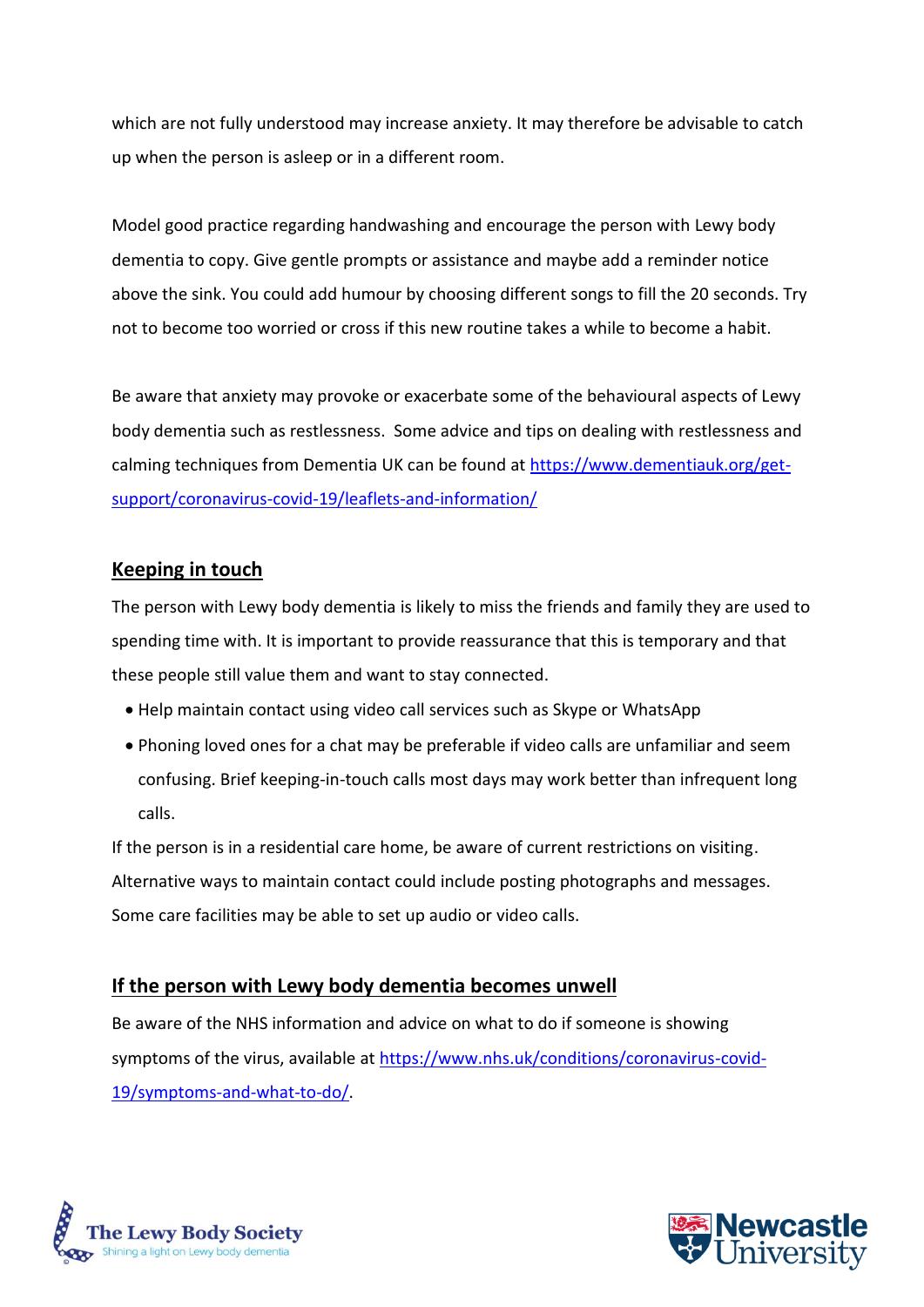Seek medical advice as soon as any symptoms develop, as people with Lewy body dementia are very vulnerable to infections. Make clear to the health care professional that the person has Lewy body dementia. Most GP surgeries are open and the receptionist will arrange for you to be called back if you phone.

People with Lewy Body dementia may be more likely to develop delirium or psychiatric symptoms with Covid-19 infection, and onset or worsening of these symptoms should be a prompt to seek medical advice.

All of the normal health conditions will continue to occur so if the person with Lewy body dementia becomes ill in any way you find difficult to manage at home, for example worsening hallucinations or false beliefs, seek further advice. This could be from your GP or your mental health or dementia services if these form part of your care team. Do not think these services are too busy to contact. If you are concerned, they will want to hear from you.

You could be prepared by packing a hospital bag in advance to avoid a rush if an admission becomes necessary. Remember to include a list of medication and emergency contacts.

It is also a good idea to prepare a document that details your future care wishes and keep this in a safe place so that it can be accessed in case you have difficulties communicating your needs and wants.

#### **Advice and information for carers and family members**

Looking after your own physical and mental health is vital to enable you to go on providing care. Dementia UK have produced a guide to help with this, available from their website <https://www.dementiauk.org/get-support/coronavirus-covid-19/leaflets-and-information/>

Stay as physically active as you can by joining in physical activities with the person with Lewy body dementia to encourage and motivate them. You may also find other opportunities if they have a daytime sleep.



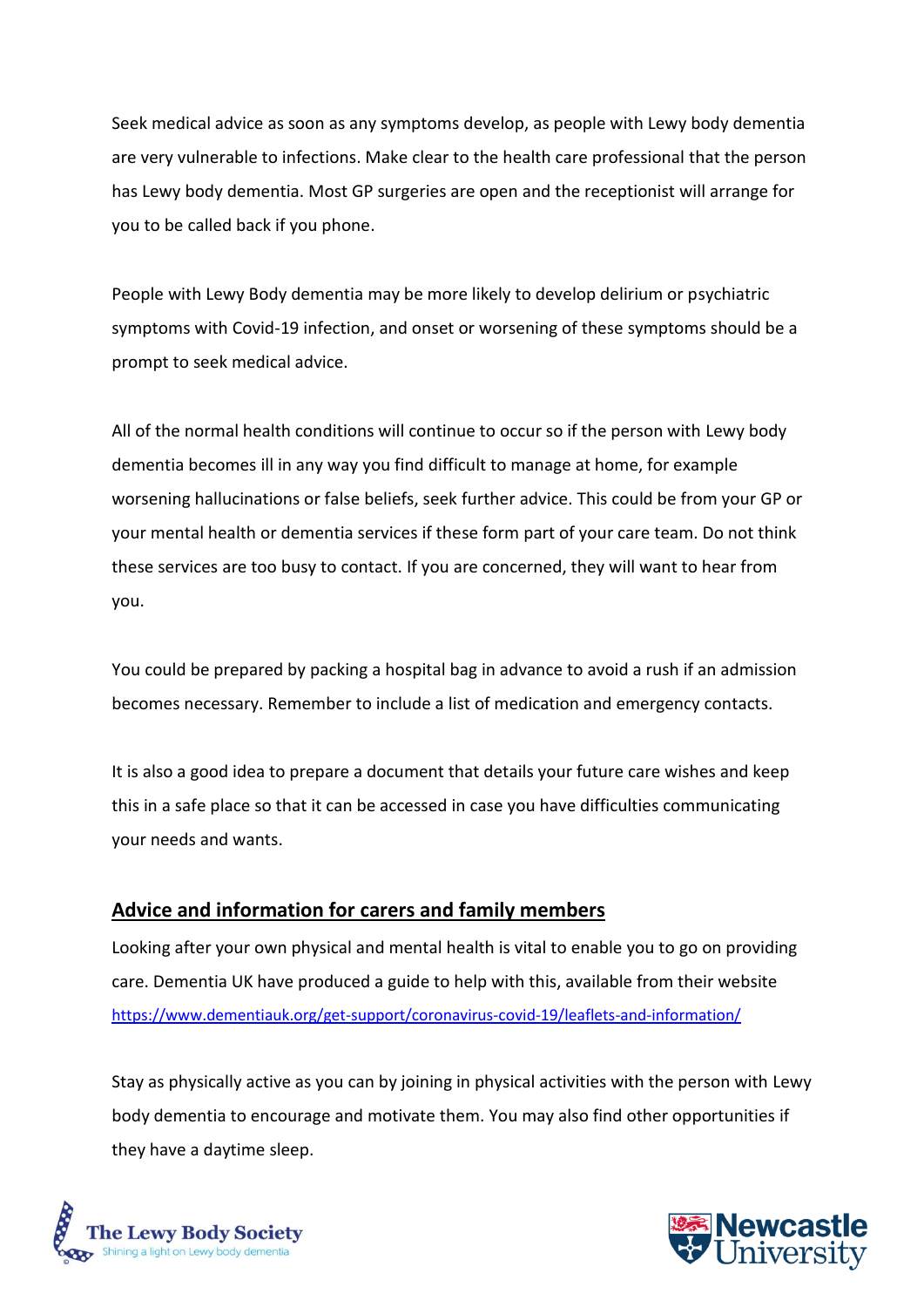Try to get a good night's sleep, even if some household tasks are left unfinished, as you will be better equipped to cope. Music or relaxation guides may help.

If you feel under stress or anxious:

- Try to check the news only once or twice a day, and stick to reliable news sources based in the UK such as the BBC.
- Keep your mind active with engrossing activities when you have time to yourself for example crafts, audio books, puzzle books.
- The NHS Every Mind Matters website has some excellent tips and resources for managing your mental health, this can be found at [https://www.nhs.uk/oneyou/every](https://www.nhs.uk/oneyou/every-mind-matters/coronavirus-covid-19-staying-at-home-tips/)[mind-matters/coronavirus-covid-19-staying-at-home-tips/](https://www.nhs.uk/oneyou/every-mind-matters/coronavirus-covid-19-staying-at-home-tips/)
- Try not to think too far ahead, instead just plan ways to manage the current day.
- Remember that feeling anxious is a very normal reaction to this difficult situation. There are thousands of people working on vaccines and treatments. Your role is to stay safe and manage the things that you can do.
- Stay connected to others for comfort and companionship with video call services such as Skype or WhatsApp or phoning loved ones for a chat. Join online communities or forums if you find these helpful but not if they feel draining or demanding.
- Consider how you have coped with difficult situations in the past and whether those coping methods would help you now. Remember that although the situation is very difficult now, things will eventually improve.
- If you need to provide care for someone from a distance, for whatever reason, an excellent source of advice is available from Dementia UK at [https://www.dementiauk.org/wp-content/uploads/2020/03/Caring-from-a-distance-](https://www.dementiauk.org/wp-content/uploads/2020/03/Caring-from-a-distance-Coronavirus.pdf)[Coronavirus.pdf](https://www.dementiauk.org/wp-content/uploads/2020/03/Caring-from-a-distance-Coronavirus.pdf)

# **If the Carer or family member becomes unwell**

If you or another member of the household show symptoms of coronavirus, follow the current NHS advice. Make clear that you are a carer in any conversations with health professionals [https://www.nhs.uk/conditions/coronavirus-covid-19/symptoms-and-what](https://www.nhs.uk/conditions/coronavirus-covid-19/symptoms-and-what-to-do/)[to-do/](https://www.nhs.uk/conditions/coronavirus-covid-19/symptoms-and-what-to-do/)